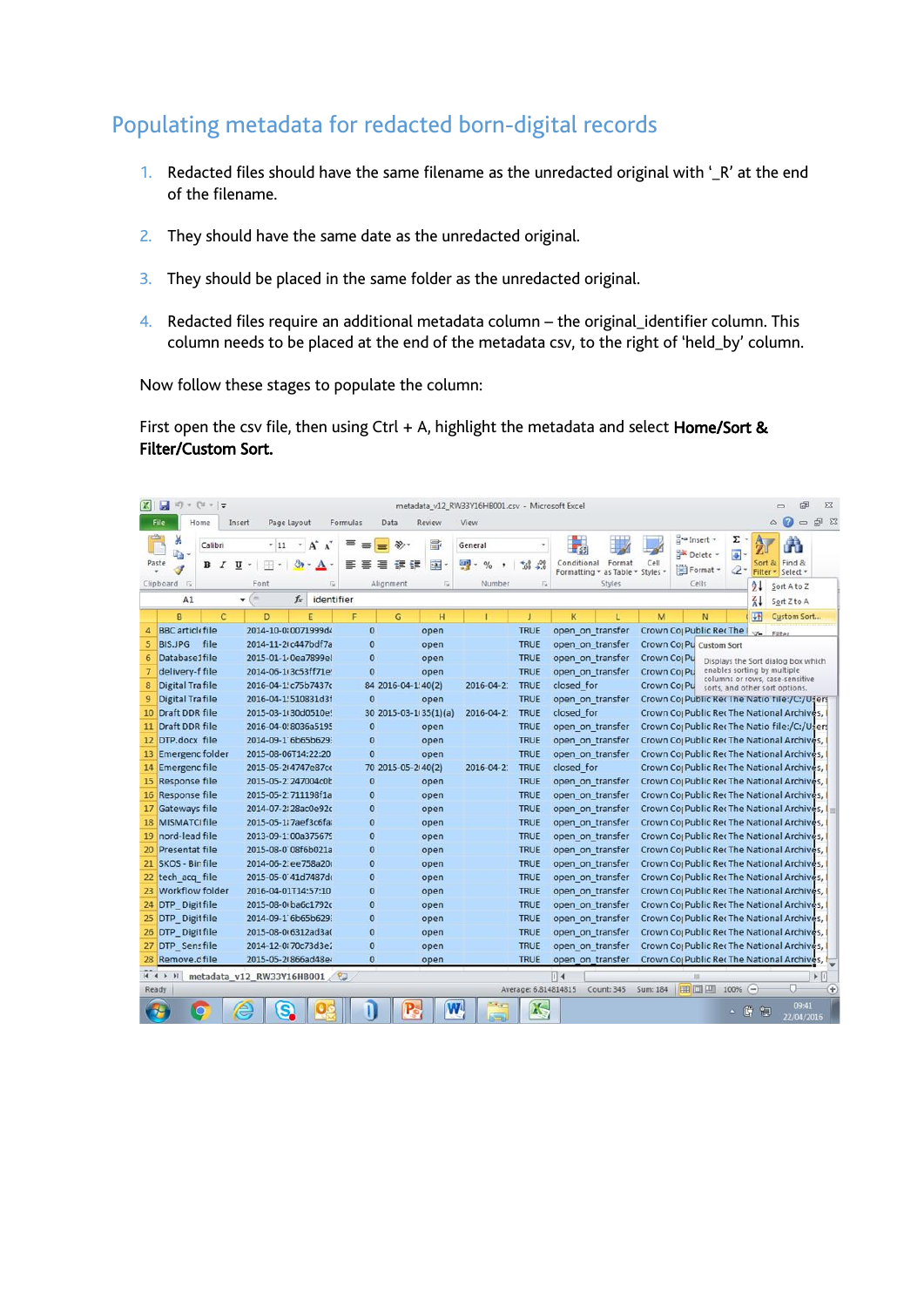|                                  | From the drop down menu of 'Sort by' select 'identifier'                                                                                                                    |                                             |                                               |                                                     |                                                                                                                                           |                                   |                                                                  |                                                                                          |                                                              |
|----------------------------------|-----------------------------------------------------------------------------------------------------------------------------------------------------------------------------|---------------------------------------------|-----------------------------------------------|-----------------------------------------------------|-------------------------------------------------------------------------------------------------------------------------------------------|-----------------------------------|------------------------------------------------------------------|------------------------------------------------------------------------------------------|--------------------------------------------------------------|
|                                  | Page Layout<br>Insert<br>Formulas<br>Home<br>File                                                                                                                           | Data<br>Review                              | View                                          |                                                     |                                                                                                                                           |                                   |                                                                  |                                                                                          | $\circ \mathbf{0} = \mathbf{0}$                              |
|                                  | Cut<br>Calibri<br>$\cdot$ 11 $\cdot$ A A<br>La Copy *<br>Paste<br>B I U<br>Format Painter<br>Clipboard<br>Font<br>$\mathbf{v}$ (iii)<br>fx file:///BT 31/<br>A <sub>2</sub> | ≡                                           | Wrap Text<br>Merge & Center<br>緸<br>Alignment | General<br>$249 - 96$<br>*8.49<br>Number<br>Ğ<br>G. | Conditional<br>Format<br>Formatting * as Table *                                                                                          | Bad<br>Normal<br>Neutral          | Good<br>Calculation<br><b>Check Cel</b>                          | $\Sigma$ AutoSum<br>ð<br>ř<br>y<br>a Fill<br>Insert<br>Delete Format<br>Q Clear<br>Cells | Aw<br>Sort $\alpha$<br>Filter * Select *<br>Editing          |
|                                  |                                                                                                                                                                             |                                             |                                               |                                                     |                                                                                                                                           | Sort<br>Col<br>rtby<br>identifier | Add Level W Delete Level<br>Copy Level<br>Sort On<br>Values<br>۷ | Options<br>Order<br>$\overline{\phantom{0}}$<br>AtoZ                                     | $2 - x$<br>V My data has headers<br>$\overline{\phantom{0}}$ |
|                                  | $\mathsf{A}$                                                                                                                                                                | B.                                          | $\mathsf{C}$<br>D                             | E<br>F<br>G                                         | H                                                                                                                                         | J                                 |                                                                  |                                                                                          | T                                                            |
| $\overline{1}$                   | identifier                                                                                                                                                                  | filename                                    | descriptio folder                             | date last checksum rights coplegal stat held by     |                                                                                                                                           |                                   |                                                                  |                                                                                          |                                                              |
|                                  | file:///BT 31/                                                                                                                                                              | BT 31                                       | folder                                        |                                                     | 2015-09-01T14:03:27. Crown cor Public Rec The National Archi                                                                              |                                   |                                                                  | OK.                                                                                      | Cancel                                                       |
| $\overline{3}$<br>$\overline{4}$ | file:///BT 31/content/<br>file:///BT 31/content/000D0I2000X1720.tif                                                                                                         | content<br>000D0I2000X1720.tif Company file | folder                                        |                                                     | 2015-09-01T14:03:27. Crown cor Public Rec The National Arch                                                                               |                                   |                                                                  |                                                                                          |                                                              |
| 5                                | file:///BT 31/content/000EJAU80092034.tif                                                                                                                                   | 000EJAU80092034.tif Company file            |                                               |                                                     | 2001-07-2 bd123d1b Crown cor Public Rec The National Archives, Kew<br>2002-10-0.4612113b( Crown cor Public Rec The National Archives, Kew |                                   |                                                                  |                                                                                          |                                                              |
| 6                                | file:///BT 31/content/001021012570073.tif                                                                                                                                   | 001021012570073.tif Company file            |                                               |                                                     | 1995-06-0 c02a93786 Crown cor Public Rec The National Archives, Kew                                                                       |                                   |                                                                  |                                                                                          |                                                              |
| $\overline{7}$                   | file:///BT 31/content/001023526540025.tif                                                                                                                                   | 001023526540025.tif Company file            |                                               |                                                     | 1995-03-2' 9ee48a37( Crown cor Public Rec The National Archives, Kew                                                                      |                                   |                                                                  |                                                                                          |                                                              |
| $\overline{\mathbf{8}}$          | file:///BT 31/content/001026774960099.tif                                                                                                                                   | 001026774960099.tif Company file            |                                               |                                                     | 1995-07-1 acd66011C Crown cor Public Rec The National Archives, Kew                                                                       |                                   |                                                                  |                                                                                          |                                                              |
| 9                                | file:///BT 31/content/001027217080025.tif 001027217080025.tif Company file                                                                                                  |                                             |                                               |                                                     | 1995-03-2 caf40e5b3 Crown cor Public Rec The National Archives, Kew                                                                       |                                   |                                                                  |                                                                                          |                                                              |
| 10                               | file:///BT 31/content/001028614320055.tif 001028614320055.tif Company file                                                                                                  |                                             |                                               |                                                     | 1995-05-1: 058bb450; Crown cor Public Rec The National Archives, Kew                                                                      |                                   |                                                                  |                                                                                          |                                                              |
| 11                               | file:///BT 31/content/001030367400045.tif                                                                                                                                   | 001030367400045.tif Company file            |                                               |                                                     | 1995-04-2: 2f9e5a31c Crown cor Public Rec The National Archives, Kew                                                                      |                                   |                                                                  |                                                                                          |                                                              |
|                                  | 13 file:///RT 21/content/101001225340026 tif 101001225340026 tif Company file                                                                                               |                                             |                                               |                                                     | 1005.04.1:4hhabba4.Crown.cor.Dublic Por The National Archiver, Kow                                                                        |                                   |                                                                  |                                                                                          |                                                              |

Once you have sorted the identifier column go back to Sort/Filter and select the 'Filter' function.

|                 | ы<br><b>Eile</b>                        | $-$ (1 $ \neq$<br>Home | Insert                       | Page Layout                |                                                     | Formulas                | Data                  | Review            | <b>View</b>              | metadata_v12_RW33Y16HB001.csv - Microsoft Excel |                             |                                       |                          |                                                                                            |                                | $\bullet$<br>Ø.                                                   | 55<br>$\Rightarrow$ $\#$ $\Sigma$ 3 |
|-----------------|-----------------------------------------|------------------------|------------------------------|----------------------------|-----------------------------------------------------|-------------------------|-----------------------|-------------------|--------------------------|-------------------------------------------------|-----------------------------|---------------------------------------|--------------------------|--------------------------------------------------------------------------------------------|--------------------------------|-------------------------------------------------------------------|-------------------------------------|
|                 | d.<br>Zа<br>Paste<br>U Kia<br>Clipboard | Calibri<br>в           | U<br>I<br>Font               | $+11 - -$<br>EEL<br>$\sim$ | $\mathbf{A}^{\sim}$<br>$\boldsymbol{\Lambda}$<br>19 |                         | $29 -$<br>Alignment   | ₩<br>$-3.7$<br>15 | General<br>ودد<br>Number | 200<br>$-68$<br>19                              | Conditional<br>Formatting - | Format<br>as Table - Styles<br>Styles | Cell                     | $H =$ Insert $=$<br>Delete -<br>Format -<br>Cells                                          | Σ<br>$\bullet$<br>$\mathbb{Z}$ | Sort &<br>Filter * Select *<br>21                                 | Find &<br>Sort A to Z               |
|                 | A1                                      |                        | $\sim$<br>۰                  |                            | identifier<br>fx:                                   |                         |                       |                   |                          |                                                 |                             |                                       |                          |                                                                                            |                                | X <sub>1</sub>                                                    | Sort Z to A                         |
|                 | $\mathbf{B}$                            |                        | c<br>Ð                       |                            |                                                     | c                       | G                     | н                 |                          |                                                 | ĸ                           |                                       | M                        | N                                                                                          |                                | 田                                                                 | Custom Sort                         |
| 4               | <b>BBC</b> articli file                 |                        |                              |                            | 2014-10-0:0071999d4                                 | $\mathbf o$             |                       | open              |                          | TRUE                                            |                             | open on transfer                      |                          | Crown Co <sub>l</sub> Public Rec The Lyse Filter                                           |                                |                                                                   |                                     |
| 5               | BIS.JPG                                 | file                   |                              |                            | 2014-11-2 c447bdf7a                                 | $\circ$                 |                       | open              |                          | <b>TRUE</b>                                     |                             | open on transfer                      |                          | Crown Co <sub>l</sub> Pu Custom Sort                                                       |                                |                                                                   |                                     |
| 6               | Database1file                           |                        |                              |                            | 2015-01-1-0ea7899et                                 | $\circ$                 |                       | open              |                          | TRUE                                            |                             | open on transfer                      | Crown Co <sub>l</sub> Pu |                                                                                            |                                | Displays the Sort dialog box which                                |                                     |
| 7               | delivery-f file                         |                        |                              |                            | 2014-06-1 3c53ff71e!                                | $\circ$                 |                       | open              |                          | <b>TRUE</b>                                     |                             | open on transfer                      | Crown Co <sub>l</sub> Pu |                                                                                            |                                | enables sorting by multiple                                       |                                     |
| 8               | <b>Digital Trafile</b>                  |                        |                              |                            | 2016-04-1: c75b7437c                                |                         | 84 2016-04-1:40(2)    |                   | $2016 - 04 - 2$          | TRUE                                            | closed for                  |                                       | Crown Co <sub>l</sub> Pu |                                                                                            |                                | columns or rows, case-sensitive<br>sorts, and other sort options. |                                     |
| $\overline{9}$  | <b>Digital Trafile</b>                  |                        |                              | 2016-04-1!510831d3f        |                                                     | $\bullet$               |                       | open              |                          | TRUE                                            |                             | open on transfer                      |                          | Crown Coj Public Rec The Natio file:/C:/Ugers                                              |                                |                                                                   |                                     |
| 10 <sub>1</sub> | <b>Draft DDR file</b>                   |                        |                              | 2015-03-1130d0510ef        |                                                     |                         | 30 2015-03-1 35(1)(a) |                   | $2016 - 04 - 2$          | <b>TRUE</b>                                     | closed for                  |                                       |                          | Crown Cor Public Rec The National Archives,                                                |                                |                                                                   |                                     |
| 11              | <b>Draft DDR file</b>                   |                        |                              |                            | 2016-04-0:8036a5195                                 | $\bullet$               |                       | open              |                          | <b>TRUE</b>                                     |                             | open on transfer                      |                          | Crown Co Public Rec The Natio file:/C:/Users                                               |                                |                                                                   |                                     |
| 12 <sub>1</sub> | DTP.docx file                           |                        |                              | 2014-09-1 6b65b629         |                                                     | ${}^{\circ}$            |                       | open              |                          | <b>TRUE</b>                                     |                             | open on transfer                      |                          | Crown Co Public Rec The National Archives,                                                 |                                |                                                                   |                                     |
| 13 <sup>1</sup> | <b>Emergenc folder</b>                  |                        |                              | 2015-08-06T14:22:20        |                                                     | $\Omega$                |                       | open              |                          | TRUE                                            |                             | open on transfer                      |                          | Crown Coj Public Rec The National Archives,                                                |                                |                                                                   |                                     |
|                 | 14 Emergenc file                        |                        |                              | 2015-05-214747e87cc        |                                                     |                         | 70 2015-05-2(40(2)    |                   | 2016-04-2                | <b>TRUE</b>                                     | closed for                  |                                       |                          | Crown Coj Public Rec The National Archives,                                                |                                |                                                                   |                                     |
|                 | 15 Response file                        |                        |                              |                            | 2015-05-2, 247004c0b                                | $\mathbf o$             |                       | open              |                          | <b>TRUE</b>                                     |                             | open on transfer                      |                          | Crown Co: Public RecThe National Archives,                                                 |                                |                                                                   |                                     |
|                 | 16 Response file                        |                        |                              | 2015-05-2 711198f1a        |                                                     | $\Omega$                |                       | open              |                          | TRUE                                            |                             | open on transfer                      |                          | Crown CorPublic RecThe National Archives,                                                  |                                |                                                                   |                                     |
|                 | 17 Gateways file                        |                        |                              |                            | 2014-07-2:28ac0e92c                                 | $\mathbf o$             |                       | open              |                          | TRUE                                            |                             | open on transfer                      |                          | Crown Co Public Rec The National Archives,                                                 |                                |                                                                   |                                     |
|                 | 18 MISMATCI file                        |                        |                              |                            | 2015-05-117aef3c6fal                                | $\circ$                 |                       | open              |                          | TRUE                                            |                             | open on transfer                      |                          | Crown Co <sub>l</sub> Public Rec The National Archives,                                    |                                |                                                                   |                                     |
| 19              | nord-lead file<br>Presentat file        |                        |                              | 2015-08-0 08f6b021a        | 2013-09-1:00a375679                                 | $\mathbf o$<br>$\alpha$ |                       | open              |                          | <b>TRUE</b>                                     |                             | open on transfer                      |                          | Crown Coj Public RecThe National Archives,                                                 |                                |                                                                   |                                     |
| 20<br>21        | <b>SKOS - Bir file</b>                  |                        |                              | 2014-06-2 ee758a20         |                                                     | $\mathbf o$             |                       | open              |                          | TRUE<br><b>TRUE</b>                             |                             | open on transfer                      |                          | Crown Coj Public Rec The National Archives,<br>Crown Co: Public Rec The National Archives, |                                |                                                                   |                                     |
| 22              | tech acq file                           |                        |                              |                            | 2015-05-0'41d7487dc                                 | $\bullet$               |                       | open<br>open      |                          | <b>TRUE</b>                                     |                             | open on transfer<br>open on transfer  |                          | Crown Coj Public Rec The National Archives,                                                |                                |                                                                   |                                     |
| 23              |                                         | Workflow folder        |                              | 2016-04-01T14:57:10        |                                                     | $\bf{o}$                |                       | open              |                          | TRUE                                            |                             | open on transfer                      |                          | Crown Co: Public Rec The National Archives,                                                |                                |                                                                   |                                     |
| 24              | DTP Digitfile                           |                        |                              |                            | 2015-08-0 ba6c1792c                                 | $\bullet$               |                       | open              |                          | <b>TRUE</b>                                     |                             | open on transfer                      |                          | Crown Co <sub>l</sub> Public RecThe National Archives,                                     |                                |                                                                   |                                     |
| 25              | <b>DTP</b> Digitfile                    |                        |                              | 2014-09-1 6b65b629         |                                                     | $\sigma$                |                       | open              |                          | TRUE                                            |                             | open on transfer                      |                          | Crown Co Public Rec The National Archives,                                                 |                                |                                                                   |                                     |
|                 | 26 DTP Digit file                       |                        |                              | 2015-08-0(6312ad3a0        |                                                     | $\bullet$               |                       | open              |                          | TRUE                                            |                             | open on transfer                      |                          | Crown Coj Public Rec The National Archives,                                                |                                |                                                                   |                                     |
|                 | 27 DTP Sensfile                         |                        |                              |                            | 2014-12-0:70c73d3e2                                 | $\bullet$               |                       | open              |                          | TRUE                                            |                             | open on transfer                      |                          | Crown Co <sub>l</sub> Public Rec The National Archives,                                    |                                |                                                                   |                                     |
| 28              | Remove, c file                          |                        |                              | 2015-05-2(866ad48e4        |                                                     | $\Omega$                |                       | open              |                          | TRUE                                            |                             | open on transfer                      |                          | Crown Cor Public Rec The National Archives.                                                |                                |                                                                   |                                     |
|                 | 14 4 3 31                               |                        | metadata v12 RW33Y16HB001 8J |                            |                                                     |                         |                       |                   |                          |                                                 | $ 1 $ 4                     |                                       |                          | <b>HH</b>                                                                                  |                                |                                                                   |                                     |
|                 | Ready.                                  |                        |                              |                            |                                                     |                         |                       |                   |                          | Average: 6.814814815                            |                             | Count: 345                            | Sum: 184                 | 1000000                                                                                    | 100%                           | $(-)$                                                             | c<br>64                             |
|                 |                                         |                        |                              |                            |                                                     |                         |                       |                   |                          | x                                               |                             |                                       |                          |                                                                                            |                                | $\mathbb{C}$<br>94                                                | 09:41<br>22/04/2016                 |

Apply filters, and then filter the identifier column using Text Filters and Contains.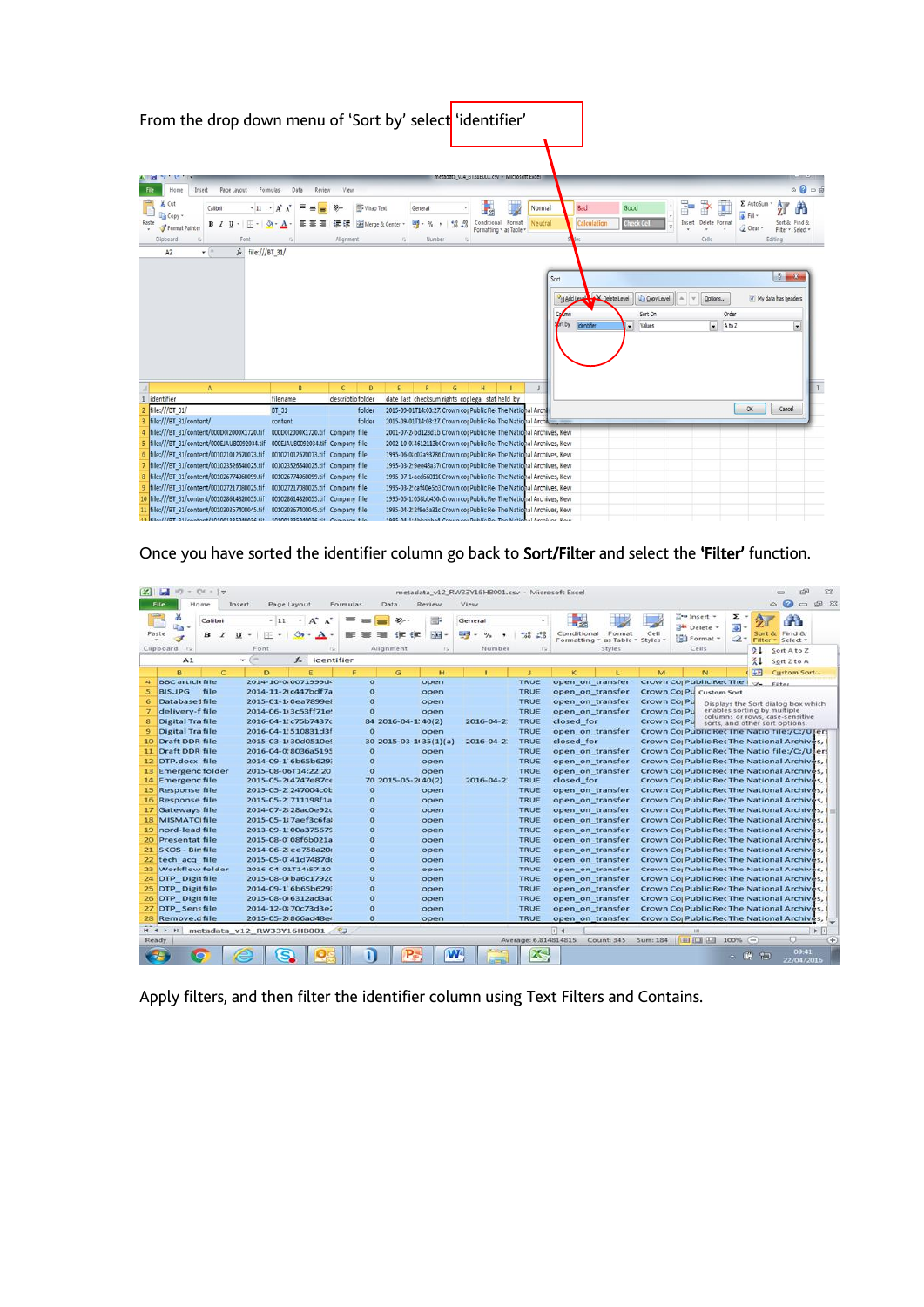| ы<br>$(1 - 7)$<br>תי<br>м<br>۰                                           |                                                                 | metadata_v12_RW33Y16HB001.csv - Microsoft Excel |                                                      |                                                                   | 南<br>Σ3<br>$\Box$                                                                                     |
|--------------------------------------------------------------------------|-----------------------------------------------------------------|-------------------------------------------------|------------------------------------------------------|-------------------------------------------------------------------|-------------------------------------------------------------------------------------------------------|
| File<br>Home<br>Insert<br>Page Layout                                    | Formulas<br>Data                                                | Review<br>View                                  |                                                      |                                                                   | $\bullet$<br><b>图 83</b><br>$\varpi$<br>$\qquad \qquad \Box$                                          |
| å<br>Aî<br>Calibri<br>$-11$<br>la.<br>Paste<br>в<br>U<br>포<br>I          | 》                                                               | B<br>General<br>-34<br>መ<br>$\frac{0}{6}$       | $\frac{.00}{0.00}$<br>Conditional<br>$^{+.0}_{-0.0}$ | Format<br>Cell<br>Formatting * as Table * Styles *                | at Insert +<br>Σ<br>a<br>Delete *<br>Sort & Find &<br>Format *<br>$\mathbb{Z}^*$<br>Filter v Select v |
| Clipboard<br>$\sqrt{2}$<br>Font                                          | Alignment<br><b>G</b>                                           | Number<br>Fu                                    | Γü.                                                  | Styles                                                            | Cells<br>Editing                                                                                      |
| ×<br>A1<br>fx.<br>۰                                                      | identifier                                                      |                                                 |                                                      |                                                                   |                                                                                                       |
| B<br>$\Delta$<br>C<br>D                                                  | F<br>Ë                                                          | G<br>H                                          |                                                      | K                                                                 | N<br>$\circ$<br>M                                                                                     |
| identifi v file na v<br>folder<br>1<br>$\mathbf{v}$                      | date la v checksi v<br>closure *                                | closure *                                       | foi exe v foi exe v<br>descrip                       | closure $\overline{\phantom{a}}$ descrip $\overline{\phantom{a}}$ | rights i v legal s v held b v ori                                                                     |
| $\frac{A}{Z}$<br>Sort A to Z                                             | 21T09:01:19<br>$\bf{0}$                                         | open                                            | <b>TRUE</b>                                          | open on transfer                                                  | Crown Co <sub>l</sub> Public RecThe National                                                          |
| $\frac{7}{4}$<br>Sort Z to A                                             | 2 ed3b3a1fc<br>$\bf{0}$                                         | open                                            | <b>TRUE</b>                                          | open on transfer                                                  | Crown Co Public Rec The National                                                                      |
| Sort by Color                                                            | $\overline{0}$<br>0:0071999d4<br>21 c447bdf7a<br>$\overline{0}$ | open                                            | <b>TRUE</b>                                          | open on transfer                                                  | Crown Cor Public Rec The National                                                                     |
| W.<br>Clear Filter From "identifier"                                     | 1 0ea7899e<br>$\bf{0}$                                          | open                                            | <b>TRUE</b><br><b>TRUE</b>                           | open on transfer                                                  | Crown Co Public Rec The National                                                                      |
| Filter by Color                                                          | 113c53ff71a'<br>$\Omega$                                        | open<br>open                                    | <b>TRUE</b>                                          | open on transfer<br>open on transfer                              | Crown Co <sub>l</sub> Public Rec The National<br>Crown Co <sub>l</sub> Public Rec The National        |
| <b>Text Eilters</b>                                                      | Equals                                                          | $16 - 04 - 1140(2)$                             | 2016-04-2<br><b>TRUE</b>                             | closed for                                                        | Crown Co <sub>l</sub> Public Rec The National                                                         |
| ρ<br>Search                                                              | Does Not Equal                                                  | open                                            | <b>TRUE</b>                                          | open on transfer                                                  | Crown Cor Public Rec The Natio file                                                                   |
|                                                                          |                                                                 | $15-03-1135(1)(a)$                              | <b>TRUE</b><br>2016-04-2                             | closed for                                                        | Crown Co <sub>l</sub> Public Rec The National                                                         |
| $\blacktriangleright$ (Select All)<br>File:/C:/Users/aseles/Desktop/RW33 | Begins With                                                     | open                                            | <b>TRUE</b>                                          | open on transfer                                                  | Crown Co Public Rec The Natio file                                                                    |
| √ file:/C:/Users/aseles/Desktop/RW33                                     | Ends With                                                       | open                                            | TRUE                                                 | open on transfer                                                  | Crown Co <sub>l</sub> Public Rec The National                                                         |
| hle:/C:/Users/aseles/Desktop/RW33                                        | Contains                                                        | open                                            | <b>TRUE</b>                                          | open on transfer                                                  | Crown Co <sub>l</sub> Public RecThe National                                                          |
| file:/C:/Users/aseles/Desktop/RW33<br>file:/C:/Users/aseles/Desktop/RW33 | Does Not Contain                                                | $15 - 05 - 2140(2)$                             | 2016-04-2<br><b>TRUE</b>                             | closed for                                                        | Crown Co <sub>l</sub> Public Rec The National                                                         |
| file:/C:/Users/aseles/Desktop/RW33                                       | Custom Filter                                                   | open                                            | <b>TRUE</b>                                          | open on transfer                                                  | Crown Co <sub>l</sub> Public Rec The National                                                         |
| File:/C:/Users/aseles/Desktop/RW33                                       | 2.711198f1a<br>$\overline{0}$                                   | open                                            | <b>TRUE</b>                                          | open on transfer                                                  | Crown Co Public Rec The National                                                                      |
| File:/C:/Users/aseles/Desktop/RW33                                       | 2:28ac0e92c<br>$\mathbf{0}$                                     | open                                            | <b>TRUE</b>                                          | open on transfer                                                  | Crown Co Public Rec The National                                                                      |
| m                                                                        | 1:7aef3c6fal<br>$\overline{0}$                                  | open                                            | <b>TRUE</b>                                          | open on transfer                                                  | Crown Co Public RecThe National                                                                       |
|                                                                          | 1:00a375679<br>$\overline{0}$                                   | open                                            | <b>TRUE</b>                                          | open on transfer                                                  | Crown Co Public Rec The National                                                                      |
| OK<br>Cancel                                                             | 0 08f6b021a<br>$\bf{0}$                                         | open                                            | <b>TRUE</b>                                          | open on transfer                                                  | Crown Coj Public Rec The National                                                                     |
| 21  Tile:/C:/U:SKOS - Bir Tile                                           | 2014-06-2 ee758a20<br>0                                         | open                                            | <b>TRUE</b>                                          | open on transfer                                                  | Crown Co <sub>l</sub> Public Rec The National                                                         |
| file:/C:/U:tech acq file<br>22                                           | 2015-05-0 41d7487do<br>0                                        | open                                            | <b>TRUE</b>                                          | open on transfer                                                  | Crown Co Public Rec The National                                                                      |
| file:/C:/U: Workflow folder<br>23                                        | $\overline{0}$<br>2016-04-01T14:57:10                           | open                                            | <b>TRUE</b>                                          | open on transfer                                                  | Crown Co Public Rec The National                                                                      |
| file:/C:/U:DTP_Digit file<br>24                                          | 2015-08-0 ba6c1792c<br>0                                        | open                                            | <b>TRUE</b>                                          | open on transfer                                                  | Crown Co <sub>l</sub> Public Rec The National                                                         |
| file:/C:/U:DTP Digitfile<br>25                                           | 2014-09-1 6b65b629:<br>0                                        | open                                            | <b>TRUE</b>                                          | open on transfer                                                  | Crown Co Public Rec The National                                                                      |
| metadata v12 RW33Y16HB001<br>$H$ $\rightarrow$ $F$<br>H                  |                                                                 |                                                 | $\blacksquare$                                       |                                                                   | 1 <br>m                                                                                               |
| Ready                                                                    |                                                                 |                                                 | Average: 6.814814815                                 | Count: 345<br>Sum: 184                                            | 田口凹 100% (一)<br>Ŧ                                                                                     |
|                                                                          |                                                                 | ca                                              |                                                      | Χ                                                                 | 16:05<br>- 67<br>19 6<br>21/04/2016                                                                   |

Then type '\_R.pdf'.

| Show rows where:<br>identifier                                                         |                          |
|----------------------------------------------------------------------------------------|--------------------------|
| R.pdf<br>contains                                                                      | $\overline{\phantom{0}}$ |
| And Opr                                                                                |                          |
| $\overline{\phantom{a}}$                                                               | $\overline{\phantom{a}}$ |
| Use ? to represent any single character<br>Use * to represent any series of characters |                          |
|                                                                                        | Cancel<br>OK             |